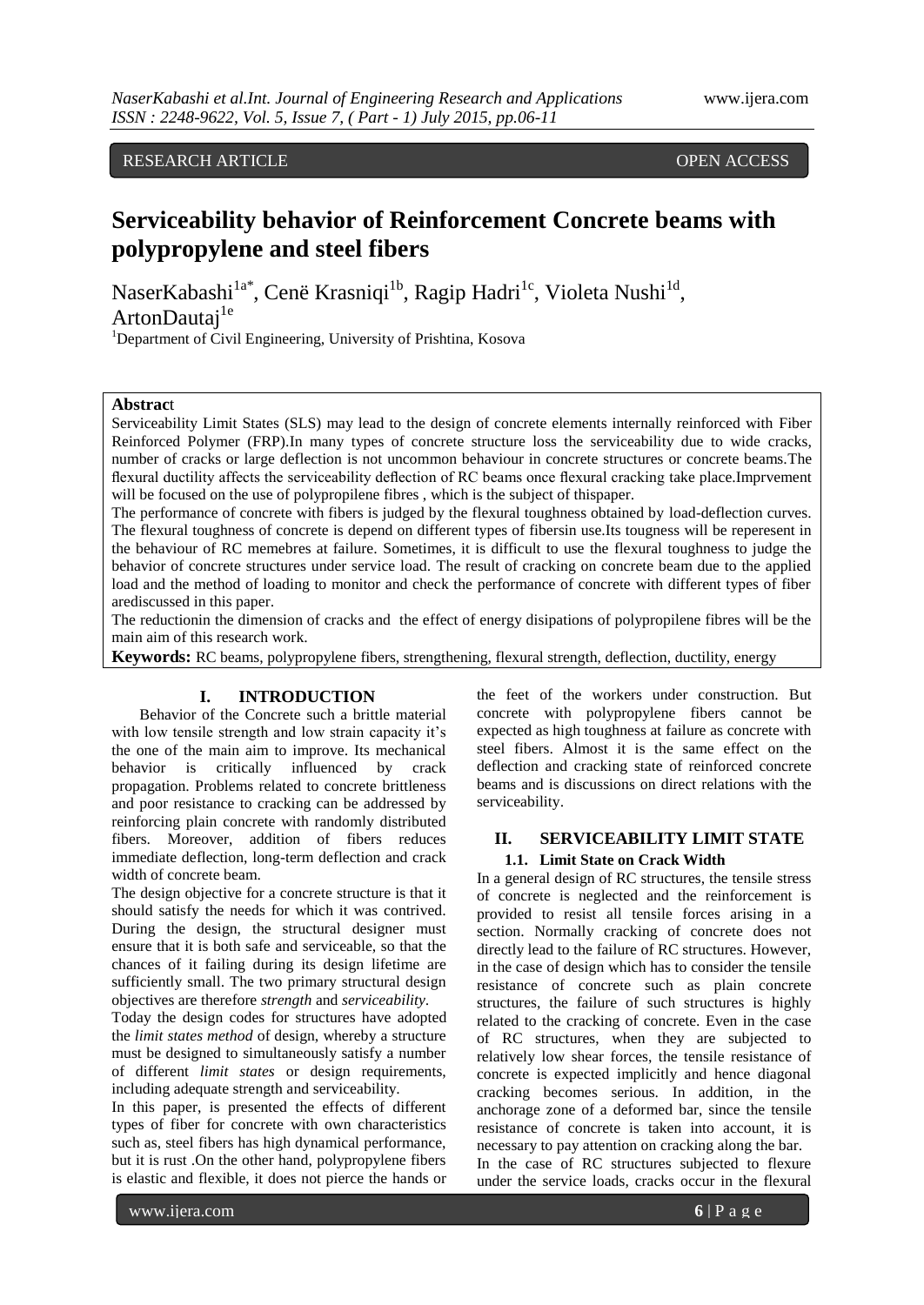tension zone of the section. The excessive crack width leads to unfavorable consequences as follows:

- Due to the penetration of water and air through the crack, the corrosion ofreinforcement inside the concrete occurs
- In the design of structures with special attention on air as well as water tightness,the function of the structure will be lost if a crack having excessive width occurs
- In the aesthetic view point, excessive crack is undesirable

#### **1.2. Prediction of Flexural Crack Width**

When the flexural moment is applied to RC beams, a flexural crack due to flexural tensile stress occurs at the extreme tension fiber. Then, as the moment is

increased, the number of cracks increases and the *crack spacing* gets smaller. This will cause the tensile stress in concrete between the adjacent cracks. After the initiation of number of flexural cracks, new cracks are hardly formed because of a relatively short development length for bond stress. Hence, *the stable state of cracking* is obtained. At this stage, cracked portion around the tensile reinforcement in a flexural member can be considered to be equivalent to a concrete member having a single reinforcement subjected to pull-out force at both ends

#### **III. EXPERIMENTAL PROGRAM**

The proportioning of the constituent materials in concrete mixtures for testing is summarized in Table 1.

| Mix Design | weight per unit volume $(kg/m3)$ |      |     |            |               |
|------------|----------------------------------|------|-----|------------|---------------|
|            | C                                | A    | W   | Admixture  | <b>Fibers</b> |
| "1"        | 340                              | 1865 | 160 | 3.5        |               |
|            | C                                | A    | w   | Sika 10-20 | <b>PP</b>     |
| "2"        | 340                              | 1865 | 160 | 3.5        | 0.50%         |
|            | C                                | A    | w   | Sika 10-20 | SF            |
| "3"        | 340                              | 1865 | 160 | 3.5        | 0.50%         |

Table 1-Mix Proportions of Concrete

Superplasticizer admixture is product of "Sika" in amount of 1 % of the total cement.

All concrete mixtures were prepared with ordinary Portland cement CEM II 42.5. The fine aggregate used in concrete was natural river sand and the coarse aggregate was crushed sand stone with 16 mm maximum size Two types of fiber are used: polypropylene fibers and steel fibers 0.5 % by volume. The fibers were replaced with a part of aggregate. The properties of fibers are presented in Table 2.

| Table 2-Properties of fibers |  |
|------------------------------|--|
|                              |  |

|              |                  |               | length/diameter    | density | tensile<br>strength |
|--------------|------------------|---------------|--------------------|---------|---------------------|
| Fibers       | Type             | Production    | (mm)               | gr/cm3) | (N/mm 2)            |
|              | MapeiFiber       |               |                    |         |                     |
| <b>PP</b>    | <b>NS12/NS18</b> | Mapei/ITALY   | 12 to 18           | 0.91    | 400-500             |
|              | Straight-        |               |                    |         |                     |
| <b>Steel</b> | Hooked-end       | Inomix/GREECE | $20 - 60/0.75 - 1$ | steel   | 1100                |

In the test for flexural static loading, center points loading was applied to the specimen. Deflection measurements were obtained using a dial gage accurate to 0.01 mm. Measurements were recorded at midspan. Cracks width was measured at the bottom of specimen using a microscope reading to 0.02 mm. The RC Beam tested in flexural static loading is shown in Figure 1.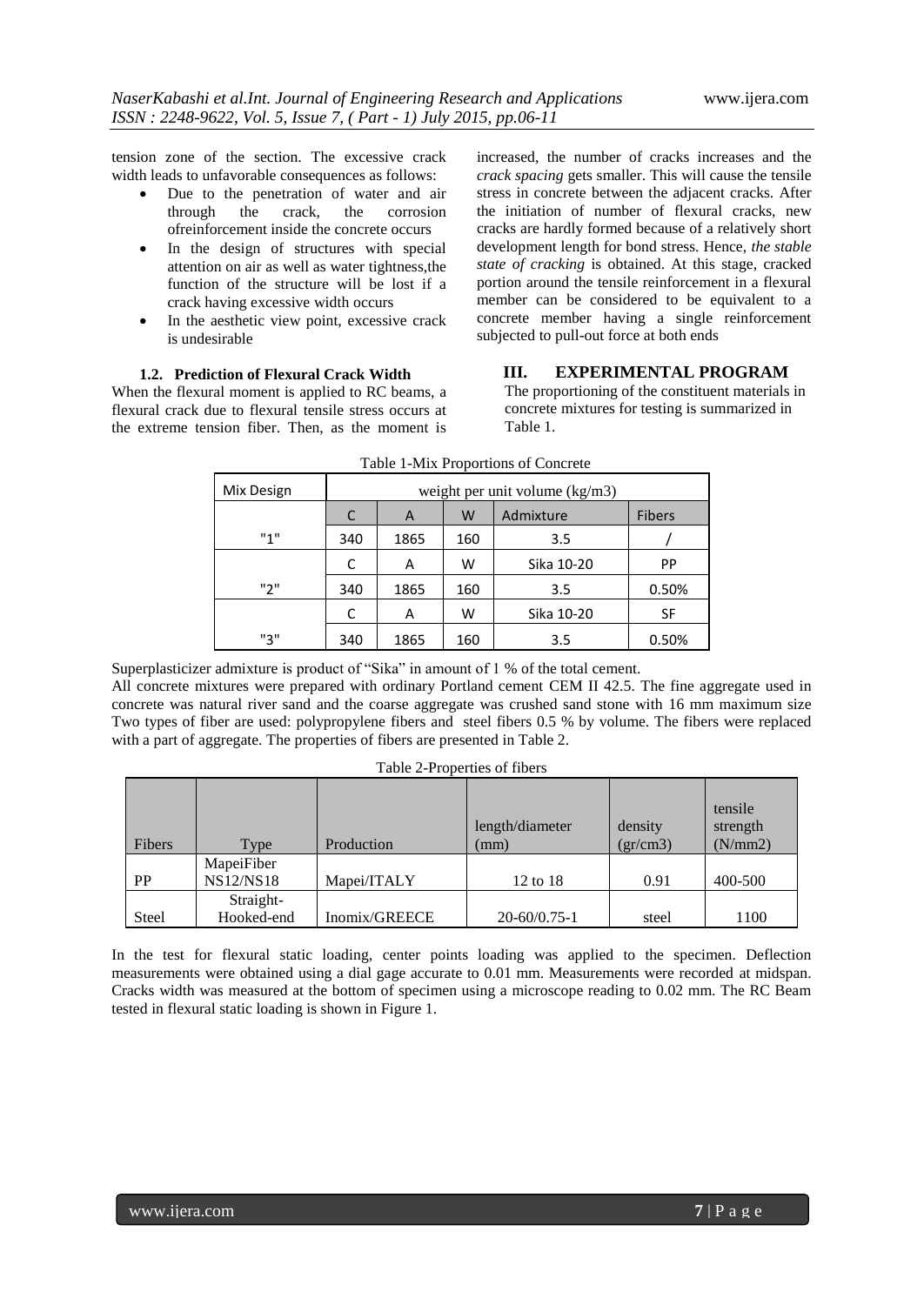

Fig. 1.Testing of the specimens

#### **IV. EXPERIMENTAL RESULTS AND DISCUSSION 3.1. Calculations for the Moment of Rupture**

Examinations in all sets is based on the prism model with dimensions 15x15x60 cm and calculations are presented in Table 3, according to the ASTM, using the method of "third point load", presented in fig 2 and fig 3,

Table 3- calculations the Modulus of Rupture and Cracking Moment

| <b>Calculations</b>                                             | Set 1  | Set 2  | Set <sub>3</sub> |
|-----------------------------------------------------------------|--------|--------|------------------|
| Modulus of rupture:<br>MOR(R)= $P^*L/b^*h^2$ (N/mm2)            | 3.39   | 3.82   | 4.00             |
| <b>Cracking Moment:</b><br>Mcr=b*h <sup>2*</sup> MOR /6 (KN*mm) | 1909.5 | 2149.5 | 2250             |

The calculations is done for three sets: Plain Concrete;(Set 1) Plain Concrete +0.5 % PP fibers (Set 2) and Plain Concrete +0.5 % Steel Fibers(set 3).



Fig.2- The internal forces in cross section of specimens

#### **3.2. Calculations of Ultimate Moment**

Depend of sets and the properties of all materials the Ultimate Moment is calculated in analytical form based on the equations (1), using and calculations all the necessary geometrical parameters for specimens, presented in Fig.3. Analytical calculations is based on the Eq. 1.

$$
M_u=T_s\times z_1+(T_{f1}+T_{f2})\times z_2
$$

Analyzing the Ultimate Moments for all three sets is presented in table 4.

(1)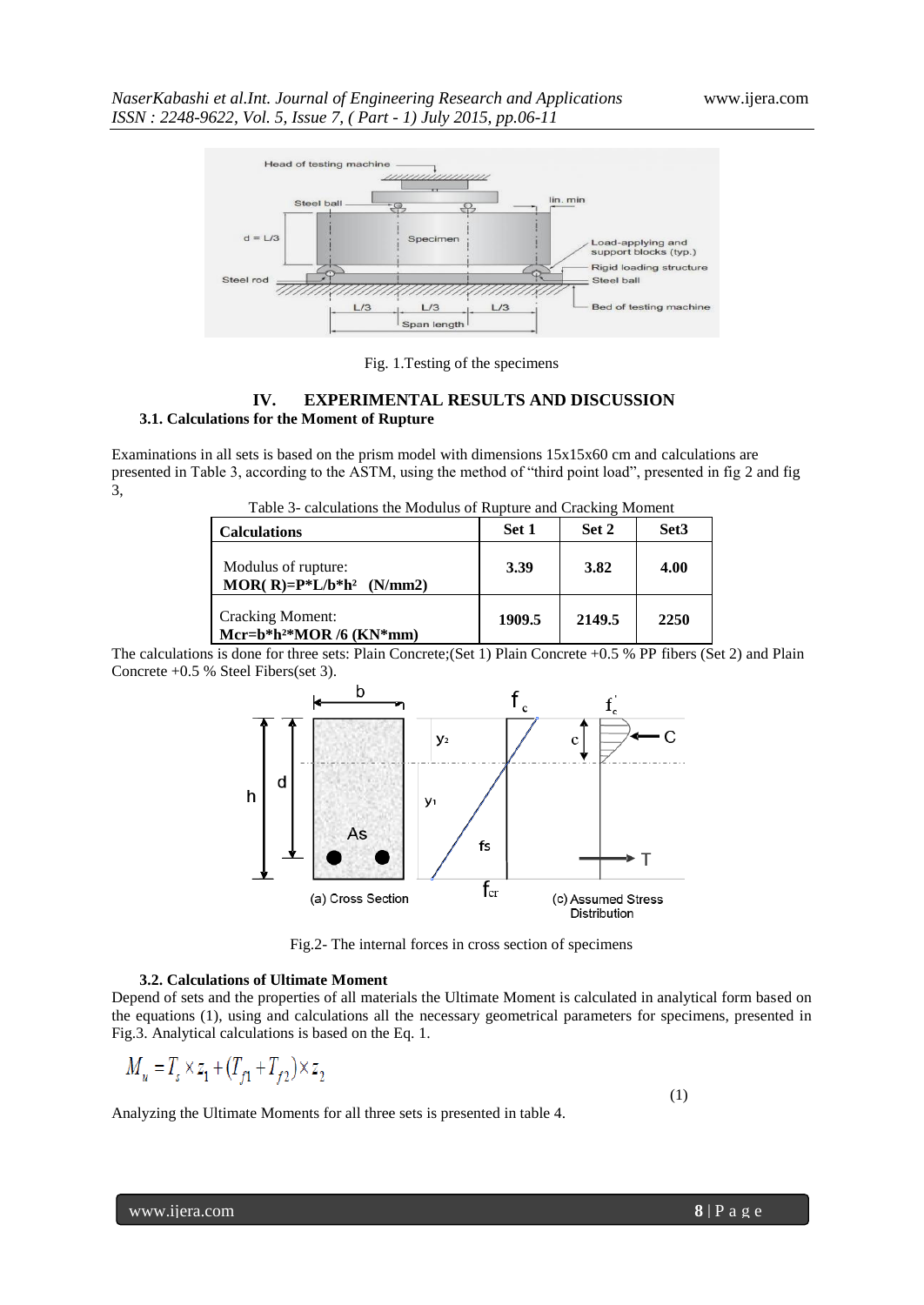| Table 4- Results of UM for three sets |  |  |  |  |
|---------------------------------------|--|--|--|--|
|---------------------------------------|--|--|--|--|

|                           | Set     | Set 2   | Set 3   |
|---------------------------|---------|---------|---------|
| Ultimate moment $(N^*mm)$ | 3614378 | 5147233 | 5544421 |

#### **3.3. Relations between the Loading and Cracking Moment**

Comparing the different sets is presented in depends the age of concrete, and in this work its result with the focused target will be the age of 56 days, because the improvement is visible. The results are presented for 28 and 56 days age, in fig 3 and fig.4.



Fig 4. First cracks on 56 days

**3.4.Relations between the Cracking Moment and Ultimate Moment**

Behavior the exanimated samples and serviceability on the time process of loading will be presented with ratio between the Cracking Moment and Ultimate Moment in different time periods, 28 and 56 days. The effectivity is presenting in comparing the Set 1 (with 0.5 % PP) and Set 2 (0.5 % SF) in fig.5.and fig.6.



www.ijera.com **9** | P a g e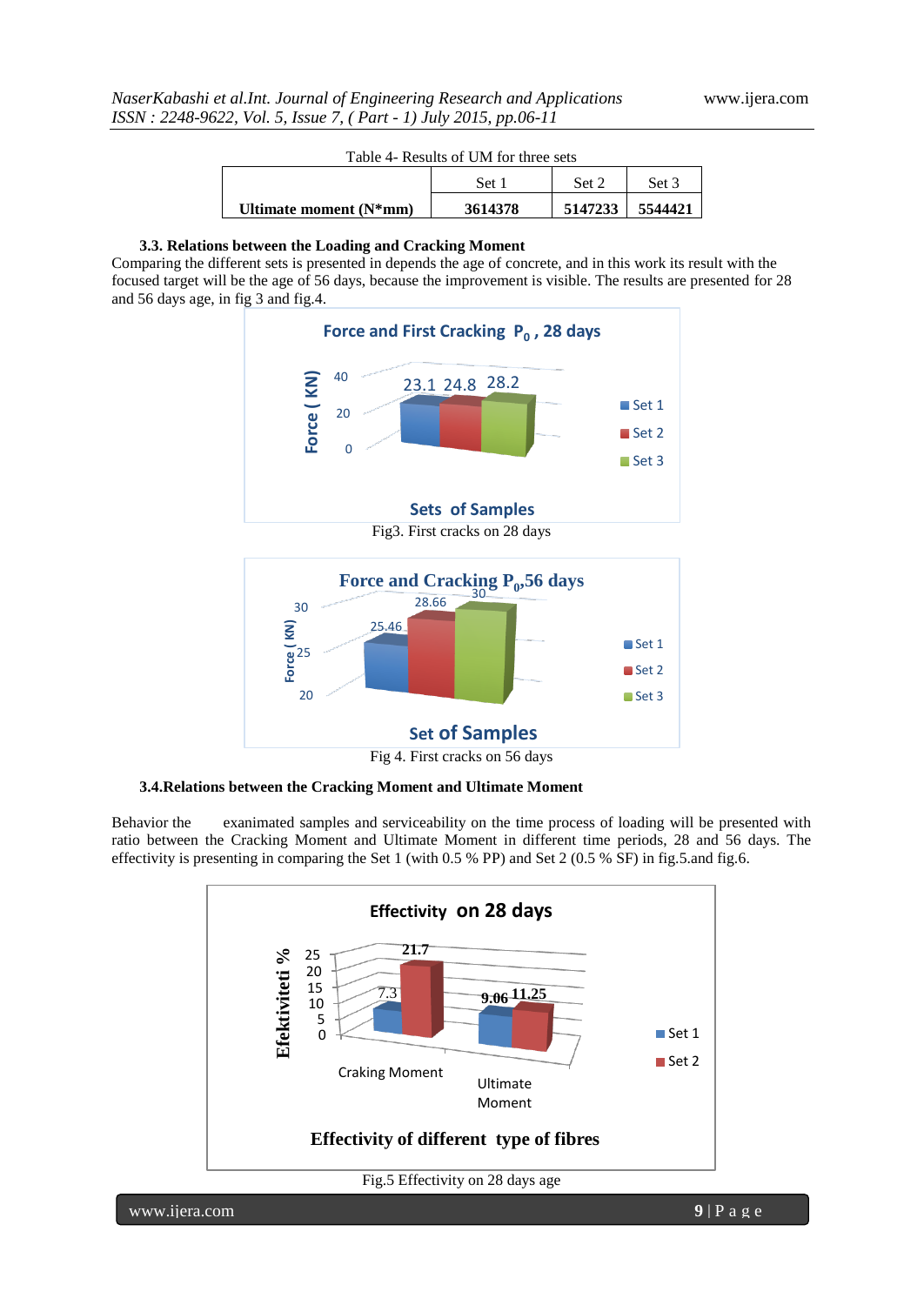

Fig.6Effectivity on 56 days age

#### **V. Deflections and Serviceability in 28 and 56 days**

The experimental moment-deflection values at midspan are shown in Fig. .in both cases but for different age. The deflection behavior is same with the decreasing the deflections in 56 days according to the cracking The reinforcement ratio using the different types of fibres results with different measurement of deflections, also in different ages, presented in fig.7and fig.8



Fig. 7- deflections of different sets on the 28 days